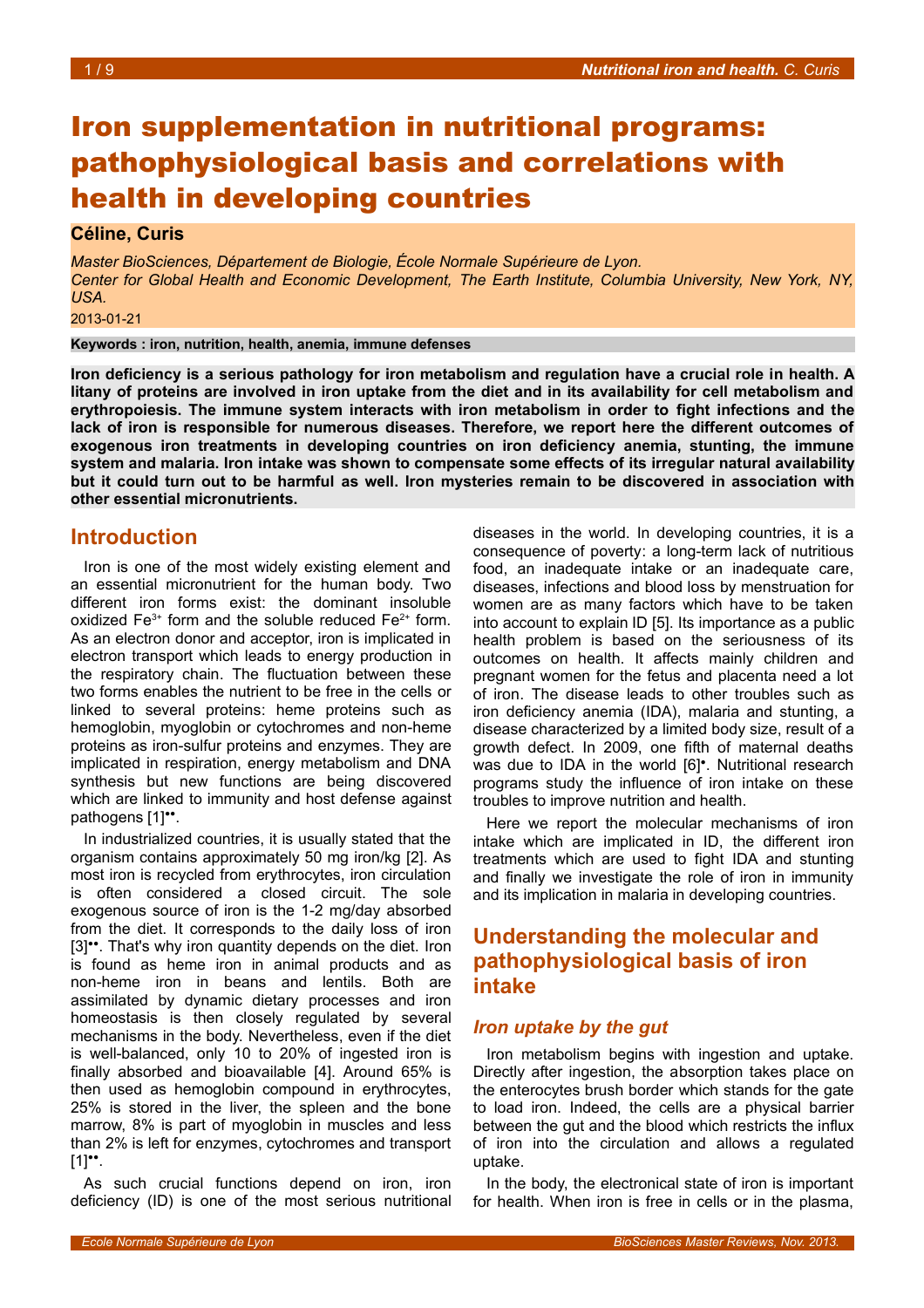$Fe<sup>2+</sup>$  catalyses the conversion of hydrogen peroxide into free radicals. They contribute to DNA, membranes and proteins damage and ultimately cell death. In physiological conditions, this is regulated by the binding of iron to proteins. It still enables cells to use it but limits its availability [1]<sup>••</sup>. Redox reactions also regulate the balance between  $Fe^{2+}$  and  $Fe^{3+}$ . Their are catalyzed by duodenal cytochrome b-like ferrireductase (DcytB) on the apical membrane of enterocytes and by the ferroxidase hephaestine on the basal membrane.

The divalent metal transporter 1 (DMT1) carries non-heme iron through the apical membrane of enterocytes in the cytosol. Heme carrier protein 1 (HCP1) uptakes cellular heme iron. Iron is bound to apoferritin in the cytosol to form ferritin, a ubiquitous storage protein but which is mainly found in liver and spleen. It can store up to 4,500  $Fe^{3+}$  atoms  $[7]$ <sup>\*\*</sup>. If not stored, iron is released in the body by ferroportin (FPN) (Figure [1\)](#page-1-0). On enterocytes and macrophages membranes, it is the only known cellular efflux protein. It determines iron circulatory concentration by a setpoint. The concentration is very low under physiological conditions but can be enhanced when iron becomes deficient. Iron then binds to transferrin (Tf) in the blood  $[7]$ <sup>\*</sup>.

<span id="page-1-0"></span>Iron absorption is the most important regulation of iron homeostasis: all the steps are regulated according to the body needs. In pathological conditions, iron

metabolism is strongly influenced by inflammation and clinically leads to anemia.

#### *The various functions of iron in the body*

In the plasma, Tf can bind two  $Fe<sup>3+</sup>$  atoms at the same time with high affinity [1]<sup>\*\*</sup>. The whole iron-Tf complexes are up-taken by cells through receptormediated endocytosis onto Tf receptors 1 and 2 (TfR). In acidified low-density vesicles, TfR enhances the dissociation of iron from Tf [8]. It is translocated into the cytosol to ferritin by DMT1 and Tf is returned to the extracellular medium (Figure [1\)](#page-1-1). Iron in cells is then used for metabolism, energy production, cell proliferation and myoglobin production in muscles [7]". Iron can also be linked to lactoferrin (LF), a protein of the transferrin family. It is an iron chelator which is mainly found in maternal milk and relays iron to infants.

<span id="page-1-1"></span>However, iron highest requirement is red blood cells production in the bone marrow. Tf appears to be the only source of iron for erythroid cells. DMT1 delivers iron to erythroid progenitors. Its expression at cellular membranes or phagosomal membranes is regulated and not only influences iron movement to the circulation but also adjusts the heme biosynthetic pathway to the body needs [1]<sup>\*\*</sup>. The machinery is an integral part of the pathway.

In functional red blood cells, iron then ensures its function as an oxygen carrier. Linked to the heme of



**Figure 1. Iron uptake, transport, delivery and recycling in the human body.** Iron is uptaken by DMT1 into enterocytes, stored by ferritin and released when necessary by ferroportin FPN to the blood. Regulated transport mechanisms imply heme, lactoferrin LF, transferrin Tf and several iron-linked proteins. Circulating iron is uptaken by needing cells thanks to TfR and used for erythropoiesis, cell metabolism and production of myoglobin reserves in muscular cells. Iron is recycled in macrophages and released again by DMT1 and FPN.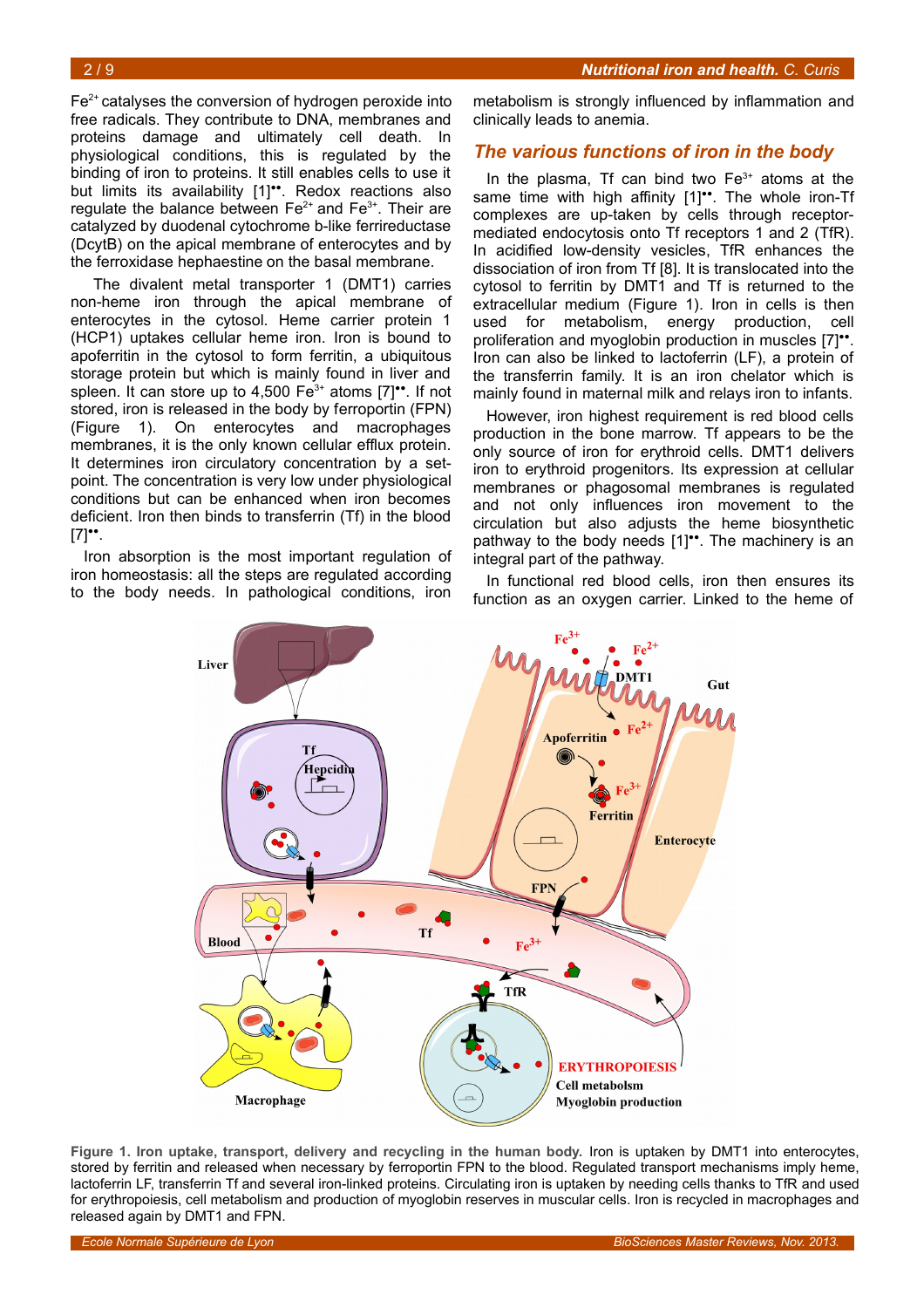hemoglobin, its redox state allows the establishment of a reversible iron-oxygen bond on a specific binding site. Erythrocytes load up, transport and deliver oxygen from the lungs to the cells through the blood. After their 120-day-lifespan, aged erythrocytes are endocyted by macrophages by erythrophagocytosis. Iron is then recycled out of the phagosome by DMT1 while the heme is eliminated. Iron binds to Tf again to start a new cycle in the circulation  $[7]$ <sup>\*\*</sup> (Figure [1\)](#page-2-0).

### *Causes and outcomes of variations in iron content*

Iron homeostasis can be impaired leading to the activation of various regulation pathways. They modulate the two main iron releases: from enterocytes and from erythrocytes. Regulations of serum iron begin with different sensors. TfR expression at cells membrane indicates iron handling in the serum by sensing iron-Tf complexes [9].

In addition to iron electronical toxicity, iron overload quickly becomes toxic too. Indeed, the human body does not possess any real mechanism for iron excretion for it is usually only crucial to store iron. The exclusive way to decrease iron handling is to limit gut absorption. The mechanism includes the Human hemochromatosis protein HFE, a surface protein which binds to TfR1 so it regulates iron uptake [10]<sup>•</sup>. Then, in the case of iron overload, when iron-Tf complexes are too many, they displace HFE to TfR2. This new complex triggers the post-transcriptional up-regulation of hepcidin. It is a small hormone which is the key regulator of iron homeostasis, produced by the liver and controlling plasmatic iron balance. It binds to FPN to induce its internalization and lysosomal degradation and like this, decreases iron absorption and corrects iron overload [3]<sup>\*\*</sup>. However, this situation is extreme and occurs only with genetic diseases like hemochromatosis. Important diet variations are not enough to come to such a level of deregulation.

In the inverse case of iron deficiency, several regulations tend to maintain physiological iron content. First, intestinal absorption is increased by the same HFE-hepcidin-FPN axis. When iron is scarce, it decreases hepcidin expression which increases FPN secretion and activity and this way creates a regulatory system [3]\*\*.

Iron intracellular homeostasis is regulated too. The post-transcriptional regulatory system iron responsive element IRE- iron regulatory protein IRP modifies gene expression in enterocytes. When iron supply is low, IRP has a high affinity for mRNAs. IRP binds for example to the 5' untranslated region of ferritin mRNA, inhibiting translation, and to the 3' untranslated regions of TfR1, DMT1 and FPN, stabilizing the nucleic acids and enhancing their translation. Thus, iron storage is limited and free iron is delivered. When iron is in excess, the binding of IRPs with Fe-S clusters inactivates its high affinity for mRNAs, leading to iron storage [11].

Iron metabolism underlies the vast majority of iron linked diseases. For example, carrying oxygen to

muscles and brain thanks to erythrocytes is necessary for motor, cognitive and physical development. That's why research is conducted in developing countries to try to better understand potential correlations between ID and stunting.

# <span id="page-2-0"></span>**Iron deficiency in relation to nutrition and health**

### *Different techniques of iron supplementation*

In developing countries, the main groups affected by ID are infants (0-4,99 years), children (5-14,99) and pregnant women [12]<sup>•</sup>. Thus, iron treatments take a lot of different forms, doses and frequencies which vary with the population affected.

First, supplementation describes the way oral iron is given to individuals within a form directly available for absorption called elemental iron. Iron supplements are ferrous sulfate and more scarcely ferrous fumarate but take lots of different forms (Table [1\)](#page-3-0). During pregnancy, women are often anemic because iron needs are drastically increased. Iron is given to them as iron folate for 90 days, usually during the first term (Table [1\)](#page-3-0) [13]. This may affect the fetus as a form of prenatal iron supplementation. For infants, supplementation is efficient but instead of giving them extra iron, the nutritional scientific community is know convinced that breastfeeding is the most efficient natural way to give an infant the quantity of biologically available iron he/she needs (Table [1\)](#page-3-0) [14].

Different doses of supplementation are possible: low iron formulas, approximately 10 mg iron/day, or high iron formulas, 100 to 200 mg [15]<sup>•</sup>. Researchers are looking for the lowest adequate dose to use for prevention. Giving exogenous iron to iron sufficient children might indeed lead to an iron overload which was here-above described as toxic. Moreover, daily or intermittent doses, once or twice a week, are possible. For example, complementary food should increase in frequency as the baby grows: 2–3 times per day at 6-8 months and 3-4 times per day at 9-24 months [5].

Fortification is a specially fortified complementary food. It dwells on adding iron to food to increase food overall nutritional content. Home-fortification is widely used: small iron packets for one serving are distributed to be added to wheat flour or maize flour, but also to cereals, rice, sugar, oil, biscuits, sauces, porridges, legumes or milk [6<sup>•</sup>]. In this food, iron is water-soluble, ferrous sulfate, or non-water-soluble, ascorbic acid or ferrous fumarate or ferric pyrophosphate. It is a foodbased approach which aims at being easily replicated by local communities by the use of local foods. Some studies showed that fortification, especially with sodium iron edetic acid NaFeEDTA, was more efficient than supplementation [16]. Programs start giving priority to iron fortification vs supplementation. Indeed, supplementation may have a larger impact on health but fortification is cheaper. Thus, it appears to be more cost effective and economically more attractive than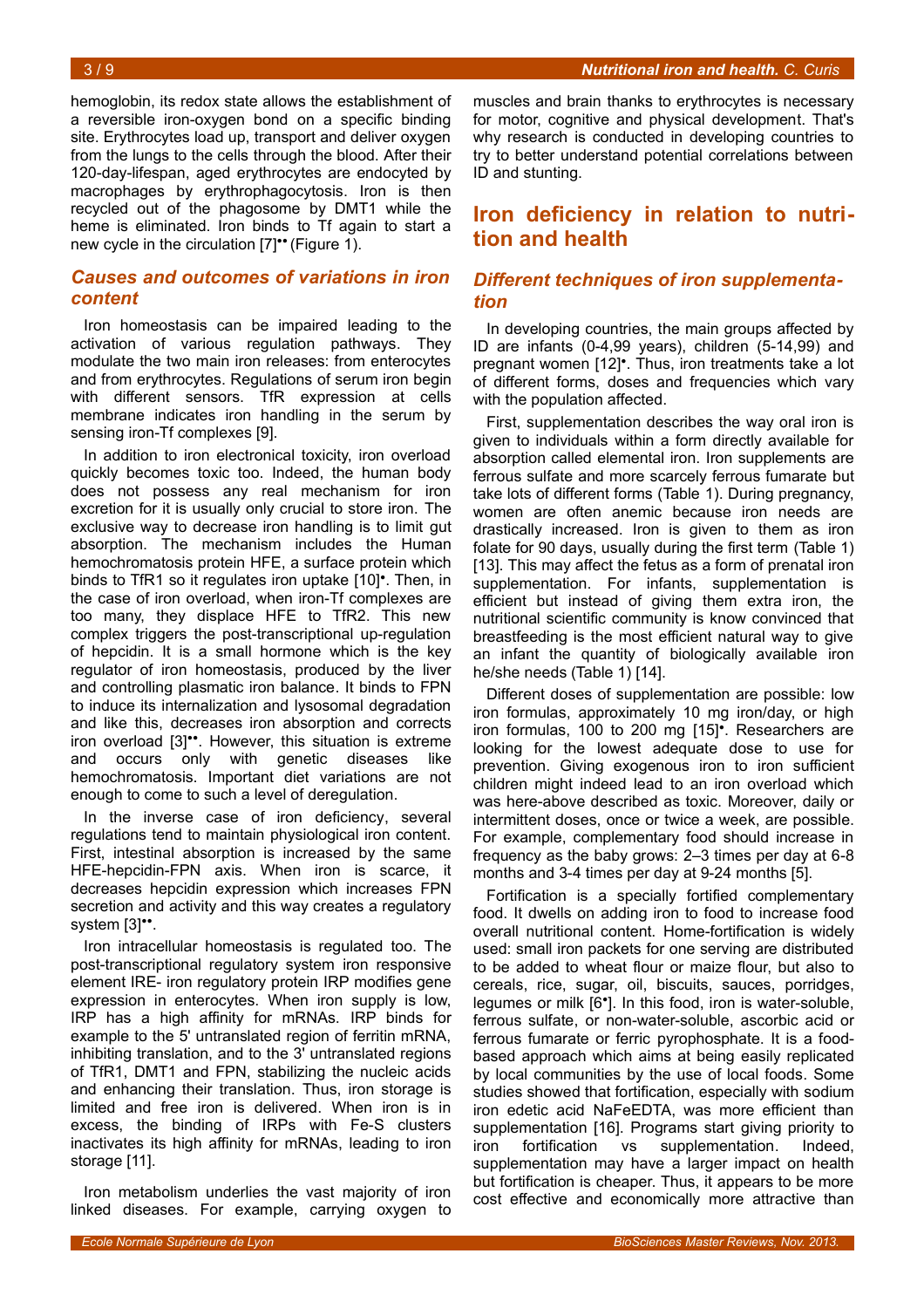<span id="page-3-0"></span>

| Table 1. The different iron treatments mostly used in developing countries. |  |
|-----------------------------------------------------------------------------|--|
|-----------------------------------------------------------------------------|--|

|             | Forms                          | Content                                                                  | Population                           |
|-------------|--------------------------------|--------------------------------------------------------------------------|--------------------------------------|
|             | <b>Exclusive breastfeeding</b> | Maternal iron                                                            | Infants until 4 or 6 months          |
| Iron intake | Iron+breastfeeding             | 1 mg elemental iron/kg/day + maternal<br>iron                            | Infants from 4 or 6 months           |
|             | <b>Drops</b>                   | 10 mg of elemental iron per dropper,<br>depends on the individual weight | Children from 6 months to 6<br>years |
|             | Iron as ferrous sulfate        | 30 to 100 mg iron, 20% elemental iron                                    | Pregnant women and children          |
|             | Iron as ferrous fumarate       | 30 to 100 mg iron, 33% elemental iron                                    | Pregnant women and children          |
| Supplements | Iron folate=iron+vitamin B     | 0.3 to 5 mg folic acid                                                   | Pregnant women and children          |
|             | Iron+vitamin A                 | 2 to 60 mg retinol                                                       | Pregnant women and children          |
|             | Dual-fortified salt (DFS)      | 25 µg to 2 mg iodine + 1 mg iron/g salt Pregnant women and children      |                                      |
|             | Bovine lactoferrin             | 100 mg lactoferrin                                                       | Pregnant women and children          |

supplementation [17].

### *Treating IDA, the most common nutritional disorder in the world*

Anemia is characterized by an abnormal low level of red blood cells or hemoglobin molecules. Features are depletion of iron stores, then decreased transport and finally impaired erythrocytes production (dyserythropoiesis) and increased destruction of erythrocytes [18]<sup>•</sup>. The primary and best-known cause is severe iron deficiency (ID): 50% of anemias are iron deficiency type of anemia (IDA) [12]<sup>•</sup>. Other causes are hemoglobinopathies, other micronutrient deficiencies or infections (malaria, tuberculosis, HIV...) and heavy blood loss. Anemia increases the risk of maternal and child mortality, decreases cognitive and physical development in children [12]<sup>•</sup>.

Indicating poor nutrition and poor health, anemia can be fought on these two fields. To analyze the effect of iron on IDA, iron was given to individuals and IDA prevalence was analyzed. Most of anthropometric data come from double blind trials. They are collected without knowing if the patient has been given a fortified treatment or not. Iron content was assessed by hematological outcomes. Serum ferritin level is the best criteria but serum iron and hemoglobin levels are two important symptoms too [18]<sup>•</sup>. The individual is considered anemic when the hemoglobin concentration is under 11 g/L [5]. It is quantified with photometric methods. But iron indicators do not provide enough information and they often have to be used with other data, most of the time clinical outcomes like mortality and morbidity.

IDA is first studied during pregnancy for it affects between 50% and 70% of pregnant women in the developing world [13]. Outcomes are evaluated in both women and newborns. Oral iron supplementation increases mean hemoglobin and serum ferritin levels in a significant way compared with placebo women. Thus, it provides a lower risk to be anemic at four, eight and

twelve weeks for pregnant women [13]. Iron treatment can be completed with folic acid or vitamin A to improve hemoglobin levels even more (Table [1\)](#page-3-0) [19]. Some bovine lactoferrin has been tested too and has the same positive effects (Table [1\)](#page-3-0) [20]. Indeed, these molecules help to upload iron. Besides, it was shown that daily intake has better hematological results than doses once or twice a week [21]. High iron doses do not fiercely improve anemia: for example 600 mg and 1200 mg iron treatments show no significant difference [15]<sup>•</sup>. Current "low-iron" formulas are the subject of actual controversy. They may pose some risks of ID but have fewer side effects [15]<sup>•</sup>.

The second group studied is children. Iron supplementation and fortification reduce IDA [22] Electrolytic iron, ferrous sulfate or ferrous fumarate were recently revealed as equally effective. For example, weekly and twice-weekly iron therapy with 5 mg ferrous sulfate/kg effectively corrected IDA in 2- to 6-year-old children. Hemoglobin, mean corpuscular volume and serum ferritin had normal values in response to iron treatment [23].

In a whole, iron intake decreases anemia by correcting hemoglobin and erythrocytes levels and by refilling the body iron stores. A possible explanation is the recovery of a normal iron content which re-triggers erythropoiesis.

### *Iron, an essential micronutrient for adequate growth and development*

IDA is the first manifestation of ID in children but stunting is one of the most visible. Also called chronic malnutrition, it is a form of growth failure and occurs over time, unlike acute malnutrition. A child who is stunted is normally proportioned but shorter than what is expected for his/her age (height-for-age z score < -2). 178 million of children under 5 years were stunted in 2005 [24].

Half of stunting is determined *in utero*. It is the result of a very significant lack of food combined with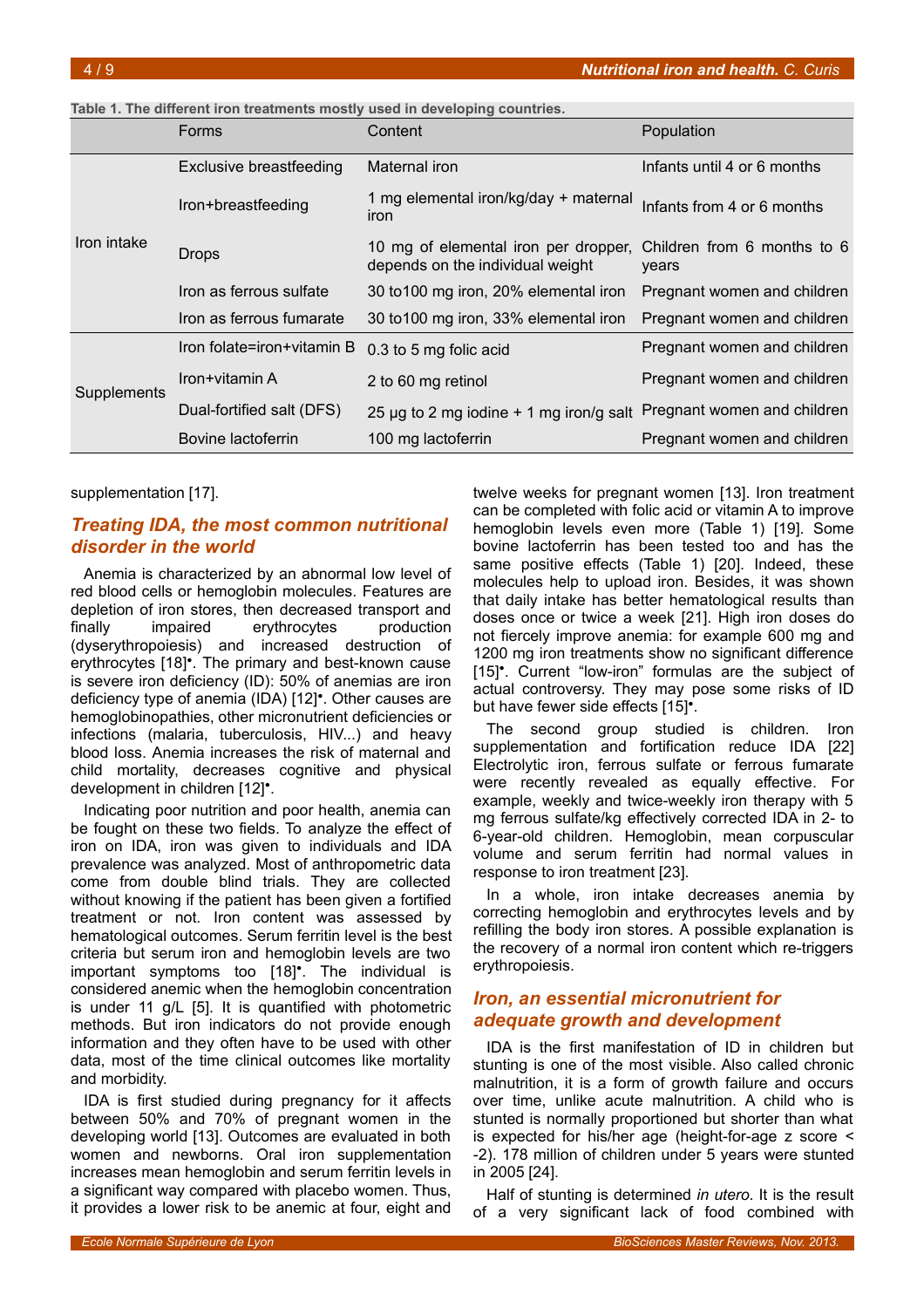inadequate feeding practices, poor food quality or frequent infections [25]. Iron treatment might help to limit stunting during infancy, especially between 0 and 3 years old when growth is rapid. Tanzanian infants who were given iron-enriched food were significantly taller than the control children [26]. But iron supplementation could turned out to be healthy only when children are stunted and anemic. Those with already normal hemoglobin rates may be affected by negative effects on growth, for example a diminution of length and head circumference [27]. Thus, ID correlates with stunting but other causes like vitamin A, iodine and zinc might be involved too.

Children development is adversely affected by the lack of food too. Prenatal iron folate supplementation is important for the central nervous system development [28]. Iron intake prevents a delayed development and an inadequate growth later during childhood. Some results show an improvement of mental development scores in children above 7 years who were previously anemic [29]<sup>•</sup>. Iron supply appears to improve physical growth, intellectual and motor functions, learning ability and work performance.

However, development troubles always have longterm impacts and such impairments can not be totally undone. With several iron therapies conducted on Costa Rican infants, it has been revealed that iron might just lead to a significant reduction in anemia prevalence correlated with persistent lower mental and motor test scores [30]. Even with therapies resulting into a total extinction of hematological anemic markers, troubles remained [30]. IDA in infancy can not be reversed, even 10 years after an iron therapy [31].

Thereby, iron treatments are various and adapted to the population studied. They help preventing IDA but are not the main factor: starvation and poverty are responsible for development troubles. Iron only improves overall health.

### **Iron and the immune system**

### *Immunity and iron content, a partnership for health*

Iron metabolism proteins are involved in immunity (Table [2\)](#page-4-0). Thus, ID damages the immune system. It induces a reduced bactericidal activity by leukocytes but not of phagocytosis, a lower concentration of cells mediating adaptative immunity like natural killers and lower interleukin-2 levels [32]. Thus, maintaining iron content seems crucial for immunity. For instance, iron appears to be required for neutrophils development in the bone marrow. Their bactericidal activity might be reestablished after a 15-day iron treatment [33].

Iron status can have a significant impact on infectious diseases and conversely. Bacteria and Protozoa have either receptors to human Tf, lactoferrin LF or hemoglobin, either and more frequently, produce siderophores which bind to Tf iron in the host circulation [34]<sup>•</sup>. The complex iron-siderophore is then reabsorbed by the pathogen for its metabolism and this consequently decreases the iron amount available for the host. The host has complex defense mechanisms which are activated during inflammation. There are two main ways to defend the organism against pathogens regarding iron: starve them from iron or overload them with iron in phagosomes which produces ROS and kills them.

During the inflammatory response, TLR4 is the major receptor for lipopolysaccharide LPS. TLR4 pathway influences the translation of the Tumour Necrosis Factor TNFα and IL-6 mRNAs, leading to cytokine biosynthesis by immune cells (Figure [2\)](#page-5-0) [3]<sup>\*\*</sup>. Proinflammatory cytokines then switches on the hepcidiniron axis pathway in the liver leading to regulations of gene expression. Ferritin synthesis is increased and withhold iron. Release by FPN and uptake by Tf are inhibited (Figure [2\)](#page-5-0) [7]<sup>\*\*</sup>. Thus, iron is sequestrated in cells leading to nutritional stress, hypoferremia and a reduction of pathogenic growth afterwards [35]. Besides, the host produces LF and siderocalin, a siderophore chelator, which deprive infective organisms of iron. It is also a direct attack against iron acquisition by the pathogen [3]".

<span id="page-4-0"></span>

|  |  |  | Table 2. Metabolic and immunological functions of major proteins involved in iron regulation. |
|--|--|--|-----------------------------------------------------------------------------------------------|
|--|--|--|-----------------------------------------------------------------------------------------------|

| <b>Proteins</b>                        | Function in iron metabolism         | Function in immune defense             |
|----------------------------------------|-------------------------------------|----------------------------------------|
| Divalent Metal Transporter 1<br>(DMT1) | Iron transport and recycling        | Iron overload in phagosomes            |
| Ferritin                               | Iron storage                        | Intracellular iron withholding         |
| Ferroportin (FPN)                      | Iron efflux                         | Hypoferremia                           |
| Transferrin (Tf)                       | Serum iron chaperone                | Extracellular iron withholding         |
| <b>HFE</b>                             | Hepcidin regulation                 | Class 1 MHC antigen                    |
| Hepcidin                               | Iron homeostasis regulation         | Iron trapping in macrophages           |
| Lactoferrin (LF)                       | Iron chelation                      | Antibacterial activity in inflammation |
| Lipocalin                              | Iron chelation                      | <b>Bactericidal activity</b>           |
| IRP <sub>1/2</sub>                     | Regulation of iron metabolism genes | Mediator of stress response            |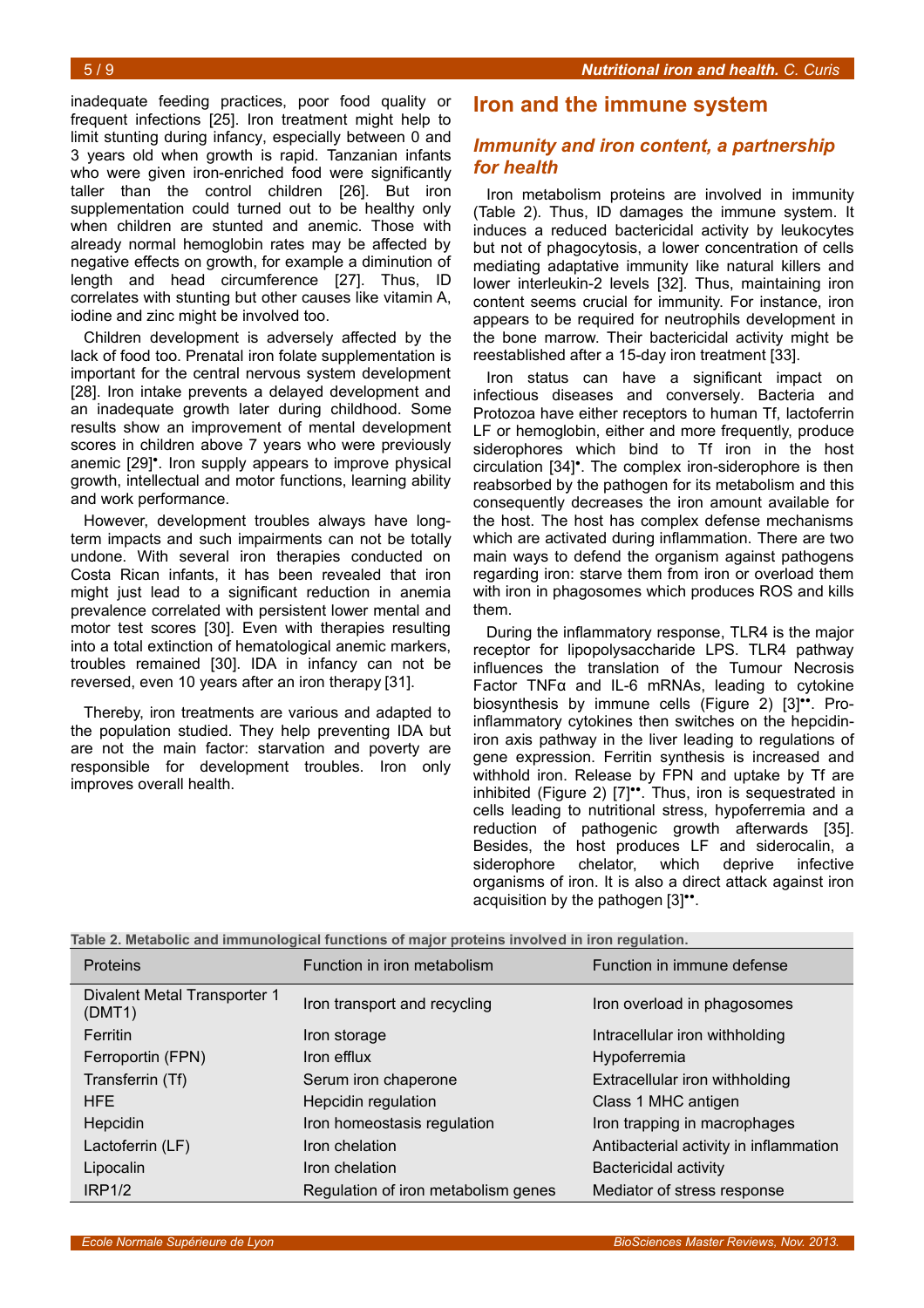

<span id="page-5-0"></span>**Figure 2. Iron regulation during inflammation.** Pathogens (in green) produce siderophores to chelate host iron. The host replies with various immunological mechanisms leading to serum iron starvation or iron overload in phagosomes. Lactoferrin (in orange) and siderocalin (in light brown) inhibit iron use by the pathogen. Coordinating these pathways results into hypoferremia and pathogenes' decline.

One last mechanism to protect the host from pathogens is to inhibit intracellular pathogen growth. In macrophages, DMT1 and FPN have the ability to enrich the immediate phagosomal microenvironment of the pathogen with iron to kill it by ROS production. Then the same proteins recycle iron (Figure [2\)](#page-5-0).

### *Iron, a protector from diseases? The malarial controversy*

Consequently, iron supplementation was tested for its potential repair of the immune system breakdown. It was sometimes correlated with a reduction of morbidity from infectious diseases but studies are often in interference with treatments against these infections.

One of the main disease studied for iron immunal function is malaria. *Plasmodium falciparum* invade erythrocytes and destroy them. The bursting process leads to low reticulocytes counts and triggers the production of high levels of pro-inflammatory cytokines. Cytokines like TNF then depress erythropoiesis in the bone marrow and stimulate erythrophagocytosis. Thus, hemolysis leads to the loss of iron and malaria has been linked with severe anemia in African children. The organism lacks iron and thus has higher serum TfR concentrations [36]. Research is based on the fact that the treatment of IDA could result in the prevention of malaria itself.

Nutrition anthropometric data from Tanzania where

malaria is endemic showed that iron treatment improved hematologic status and could be carried out without adverse consequences. However, iron did not significantly affect parasite density or rate, neither did it affect the levels of anti-malarial IgG [37]. Only ID was corrected by hematological recovery and the infection was still present. Indeed, malaria should first be cleared with an effective antimalarial drug. The persistence of anemia after the drug treatment should then be treated with iron [38].

These data resulting from nutritional research are currently highly controversial. Several clinical trials start to point out the absence of health enhancement and even some putative deleterious effects of exogenous iron intake. In children, iron aggravates malariometric indices like severe parasitemia, fever or splenomegaly rates (enlargement of the spleen) [39]. In Somali nomads, episodes of infection were more frequent with iron treatment than in the placebo group [40]. This difference suggests that host defense is better during ID than during iron repletion and iron intake impairs here innate defenses. ID may be also part of an ecological compromise, permitting optimum co-survival of host and infecting agent [41].

In a whole, iron improves overall nutritional status and immunity. It results in fewer deaths due to malaria but does not ameliorate malaria prevalence. It is recommended that nutrition programs should be integrated into existing malaria intervention programs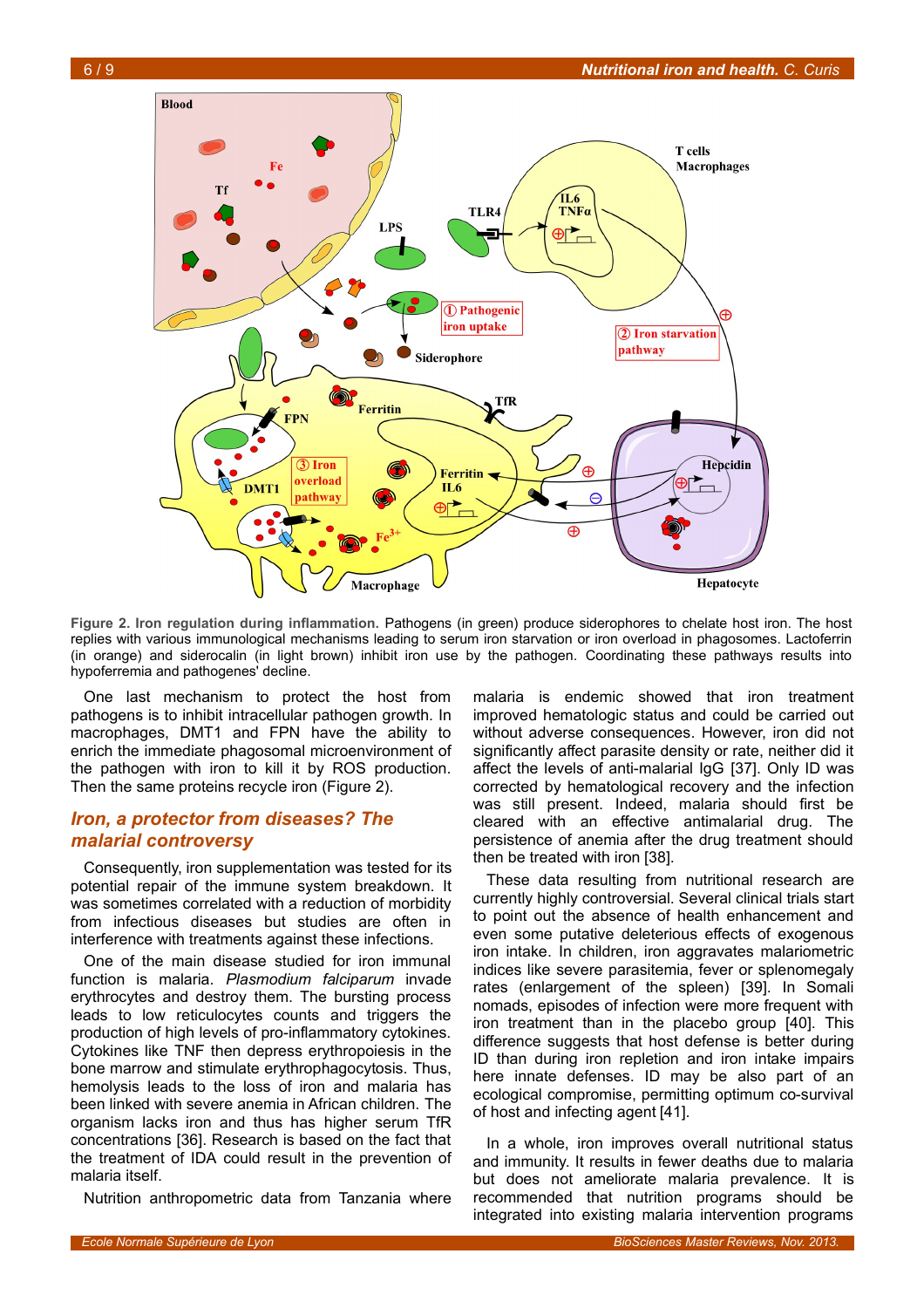[42]\*\*. Stopping iron supplementation in deficient populations is, therefore, not currently indicated.

# **Conclusion**

The quality of human life is determined very early on by nutrition. Micronutrients like iron are the key to development and diseases protection. Iron is the central micronutrient in the vicious circle malaria-IDAimmunity (Figure [3\)](#page-6-0) and spatial correlations between these troubles can be drawn. Thus, the lack of iron or an inappropriate iron absorption leads to people suffering lifelong hardship (Figure [3\)](#page-6-0). Iron can be given as a treatment, for IDA, or as prevention, for diseases and overall health recovery. Furthermore, the current debate about the impact of iron on malaria prevalence shows that iron supplementation and fortification programs can only be set in community settings with specific situational contexts.



<span id="page-6-0"></span>**Figure 3. Causes and outcomes of ID and IDA in relation to nutritional programs.**

New perspectives for nutritional programs are found in current research. Indeed, the human body does not only require iron but a myriad of micronutrients are essential for health. Supplementation of iron treatments with other vitamins, zinc or iodized salt for example is even more efficient than iron intake itself [6]<sup>•</sup>. That's why, nowadays, more and more programs use multimicronutrient-rich preparations like Sprinkles [43]. Moreover, health improvement happens through the combination of several factors: health, nutritional,

agronomical and economical field works, and above all, access to food. Multi-scale interventions are clearly needed and research will need to be accentuated to understand which treatments have the best benefit-tocost impact and which interventions must be privileged. Economic argument is crucial in nutritional programs.

# **Acknowledgments**

I thank Nathalie Alazard for her help and advices concerning this review.

### **References and recommended reading**

Papers of particular interest have been highlighted as:

- of special interest
- ●● of outstanding interest
- 1. MacKenzie EL, Iwasaki K, Tsuji Y: **Intracellular iron transport and storage: from molecular mechanisms to health implications**. *Antioxidants Redox Signal.* 2008, **10**:997–1030. [doi: 10.1089/ars.2007.1893] [PMID: 18327971]
- ●● This review hightlights all the molecular mechanisms which are involved in iron metabolism, from absorption, storage, transport, cellular uptake and degradation, to regulation pathways and iron role in heath.
- 2. Cook JD, Flowers CH, Skikne BS: **The quantitative assessment of body iron**. *Blood* 2003, **101**:3359–3364. [doi: 10.1182/blood-2002-10-3071] [PMID: 12521995]
- 3. Cherayil BJ: **The role of iron in the immune response to bacterial infection**. *Immunol. Res.* 2011, **50**:1–9.
- ●● Iron intracellular and extracellular homeostasis regulations are explained in details and authors dwell especially on the role of ferroportin in these pathways. Hfe and TLR4 functions in the inflammatory response and in iron sequestration are outlined.
- 4. Trumbo P, Yates AA, Schlicker S, Poos M: **Dietary reference intakes: vitamin A, vitamin K, arsenic, boron, chromium, copper, iodine, iron, manganese, molybdenum, nickel, silicon, vanadium, and zinc**. *J. Am. Diet. Assoc.* 2001 , **101**:294–301. [doi: 10.1016/S0002-8223(01)00078-5] [PMID: 11269606]
- 5. **WHO | Infant and young child feeding: A tool for assessing national practices, policies and programmes [Internet]**. *WHO* 2003.
- 6. FFI, USAID, GAIN, WHO, The World Bank, UNICEF: **Investing in the Future: A United Call to Action on Vitamin and Mineral Deficiencies [Internet]**. 2009.
- The report shares the role of several micronutrients in health and the different treatments which are set in order to overcome the corresponding deficiencies in developing countries.
- 7. Latunde-Dada GO: **Iron metabolism: microbes, mouse, and man**. *BioEssays* 2009, **31**:1309–1317.
- ●● This paper summarizes iron metabolism and enlightens the importance of several metabolic proteins as the arms to cross barriers in the competition for iron between host and pathogen.
- 8. Trinder D, Baker E: **Transferrin receptor 2: a new molecule in iron metabolism**. *Int. J. Biochem. Cell Biol.* 2003, **35**:292–296. [PMID: 12531241]
- 9. **WHO | Iron deficiency anaemia: assessment, prevention and control [Internet]**. *WHO* 2001.
- 10. Weiss G: **Modification of iron regulation by the inflammatory response**. *Best Pract. Res. Clin. Haematol.* 2005, **18**:183–201.
- Interactions between iron and the immune system are introduced. Modulation of immunity and secretion of acute phase proteins and cytokines decrease iron release.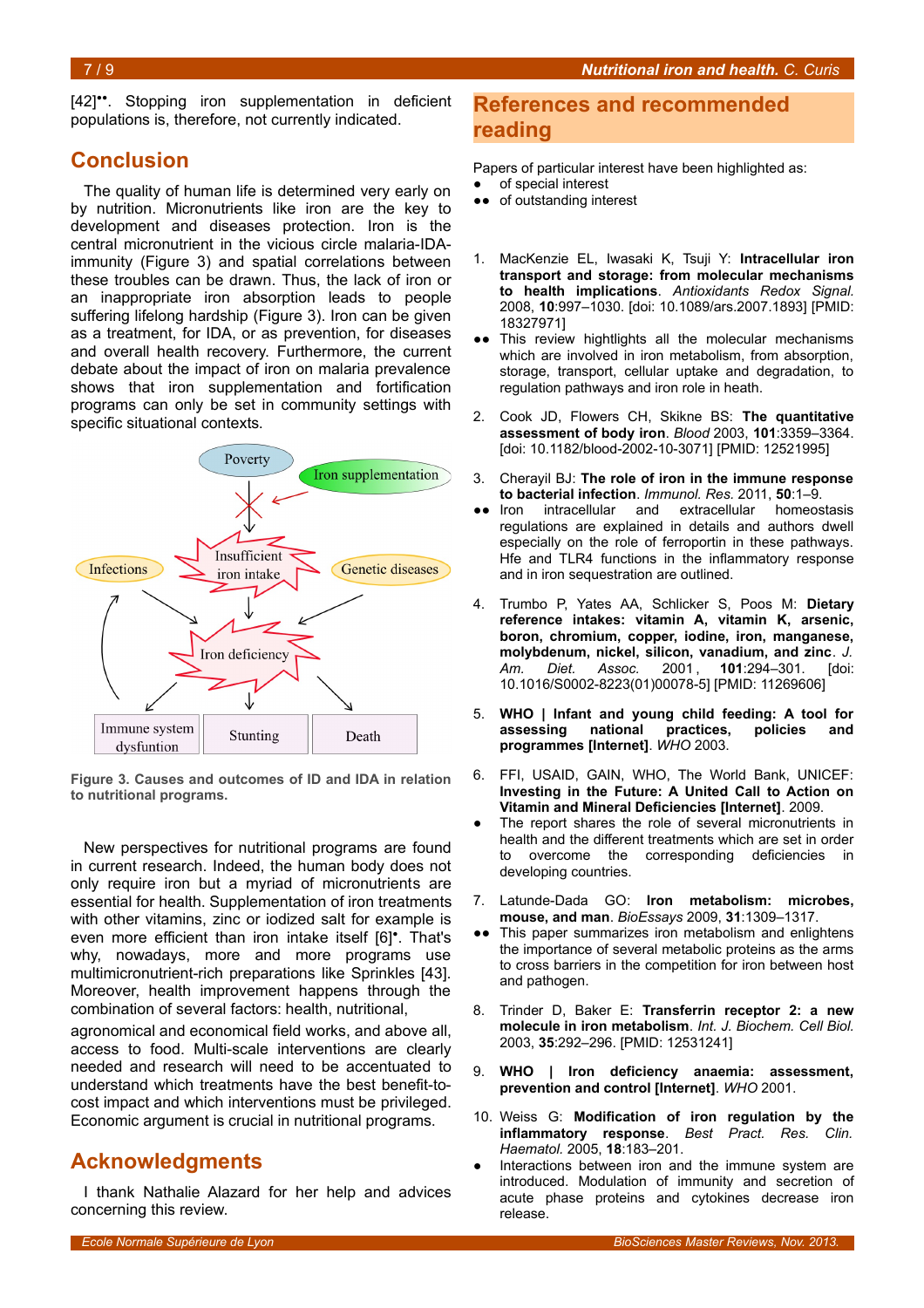#### 8 / 9 *Nutritional iron and health. C. Curis*

- 11. Muckenthaler MU, Galy B, Hentze MW: **Systemic iron homeostasis and the iron-responsive element/ironregulatory protein (IRE/IRP) regulatory network**. *Annu. Rev. Nutr.* 2008 , **28**:197–213. [doi: 10.1146/annurev.nutr.28.061807.155521] [PMID: 18489257]
- 12. **WHO | Worldwide prevalence of anaemia 1993-2005 [Internet]**. *WHO* 2008.
- Anemia is defined as a public health problem with its prevalence, estimation factors and groups affected in the population.
- 13. Suprapto B, Widardo, Suhanantyo: **Effect of lowdosage vitamin A and riboflavin on iron-folate supplementation in anaemic pregnant women**. *Asia Pac. J. Clin. Nutr.* 2002, **11**:263–267. [PMID: 12495257]
- 14. Kazal LA Jr: **Prevention of iron deficiency in infants and toddlers**. *Am. Fam. Physician* 2002, **66**:1217–1224. [PMID: 12387433]
- 15. Singhal A, Morley R, Abbott R, Fairweather-Tait S, Stephenson T, Lucas A: **Clinical safety of iron-fortified formulas**. *Pediatrics* 2000, **105**:E38. [PMID: 10699140]
- This article tries to better understand the different doses used in iron-fortified formulas given to children. It is part of the controversy on low and high iron formulas.
- 16. Andang'o PEA, Osendarp SJM, Ayah R, West CE, Mwaniki DL, De Wolf CA, Kraaijenhagen R, Kok FJ, Verhoef H: **Efficacy of iron-fortified whole maize flour on iron status of schoolchildren in Kenya: a randomised controlled trial**. *Lancet* 2007, **369**:1799– 1806. [doi: 10.1016/S0140-6736(07)60817-4] [PMID: 17531887]
- 17. Baltussen R, Knai C, Sharan M: **Iron fortification and iron supplementation are cost-effective interventions to reduce iron deficiency in four subregions of the world**. *J. Nutr.* 2004, **134**:2678–2684. [PMID: 15465766]
- 18. Reveiz L, Gyte G, Cuervo L, Casasbuenas A: **Treatments for iron-deficiency anaemia in pregnancy [Internet]**. *John Wiley Sons* 2012, **367**.
- Analysis of the different routes of iron administration in women, their doses and frequences, their efficiency to clear anemia and their outcomes on mortality and morbidity.
- 19. Sun YY, Ma AG, Yang F, Zhang FZ, Luo YB, Jiang DC, Han XX, Liang H: **A combination of iron and retinol supplementation benefits iron status, IL-2 level and lymphocyte proliferation in anemic pregnant women**. *Asia Pac. J. Clin. Nutr.* 2010, **19**:513–519. [PMID: 21147712]
- 20. Nappi C, Tommaselli GA, Morra I, Massaro M, Formisano C, Di Carlo C: **Efficacy and tolerability of oral bovine lactoferrin compared to ferrous sulfate in pregnant women with iron deficiency anemia: a prospective controlled randomized study**. *Acta Obstet. Gynecol. Scand.* 2009, **88**:1031–1035. [doi: 10.1080/00016340903117994] [PMID: 19639462]
- 21. De Souza AI, Batista Filho M, Ferreira LOC, Figueirôa JN: **[The effectiveness of three regimens using ferrous sulfate to treat anemia in pregnant women]**. *Rev. Panam. Salud Pública Pan Am. J. Public Heal.* 2004, **15**:313–319. [PMID: 15231078]
- 22. Domellöf M, Cohen RJ, Dewey KG, Hernell O, Rivera LL, Lönnerdal B: **Iron supplementation of breast-fed Honduran and Swedish infants from 4 to 9 months of age**. *J. Pediatr.* 2001 , **138**:679–687. [doi: 10.1067/mpd.2001.112895] [PMID: 11343043]
- 23. Faqih AM, Kakish SB, Izzat M: **Effectiveness of intermittent iron treatment of two- to six-year-old Jordanian children with iron-deficiency anemia**. *Food Nutr. Bull.* 2006, **27**:220–227. [PMID: 17542112]
- 24. Black RE, Allen LH, Bhutta ZA, Caulfield LE, De Onis M, Ezzati M, Mathers C, Rivera J: **Maternal and child undernutrition: global and regional exposures and health consequences**. *The lancet* 2008, **371**:243–260.
- 25. Publications Save the Children: **State of the World's Mothers 2012: Nutrition in the First 1,000 Days [Internet]**. 2012.
- 26. Mamiro PS, Kolsteren P, Roberfroid D, Tatala S, Opsomer AS, Van Camp JH: **Feeding practices and factors contributing to wasting, stunting, and irondeficiency anaemia among 3-23-month old children in Kilosa district, rural Tanzania**. *J. Health Popul. Nutr.* 2005, **23**:222–230. [PMID: 16262018]
- 27. Dewey KG, Domellöf M, Cohen RJ, Landa Rivera L, Hernell O, Lönnerdal B: **Iron supplementation affects growth and morbidity of breast-fed infants: results of a randomized trial in Sweden and Honduras**. *J. Nutr.* 2002, **132**:3249–3255. [PMID: 12421836]
- 28. Christian P, Murray-Kolb LE, Khatry SK, Katz J, Schaefer BA, Cole PM, LeClerq SC, Tielsch JM: **Prenatal micronutrient supplementation and intellectual and motor function in early school-aged children in Nepal**. *JAMA J. Am. Med. Assoc.* 2010, **304**:2716–2723.
- 29. Sachdev H, Gera T, Nestel P: **Effect of iron supplementation on mental and motor development in children: systematic review of randomised controlled trials**. *Public Health Nutr.* 2005, **8**:117–132. [PMID: 15877905]
- This systematic review identifies various interventions and studies their impact on development in children. It enhances the controversy of iron potential benefits on mental and intelligence tests scores.
- 30. Logan S, Martins S, Gilbert R: **Iron therapy for improving psychomotor development and cognitive function in children under the age of three with iron deficiency anaemia**. *Cochrane Database Syst. Rev. Online* 2001, doi:10.1002/14651858.CD001444. [doi: 10.1002/14651858.CD001444] [PMID: 11405989]
- 31. Lozoff B, Jimenez E, Hagen J, Mollen E, Wolf AW: **Poorer behavioral and developmental outcome more than 10 years after treatment for iron deficiency in infancy**. *Pediatrics* 2000, **105**:E51. [PMID: 10742372]
- 32. Berger J, Dyck JL, Galan P, Aplogan A, Schneider D, Traissac P, Hercberg S: **Effect of daily iron supplementation on iron status, cell-mediated immunity, and incidence of infections in 6-36 month old Togolese children**. *Eur. J. Clin. Nutr.* 2000, **54**:29– 35. [PMID: 10694769]
- 33. Walter T, Arredondo S, Arévalo M, Stekel A: **Effect of iron therapy on phagocytosis and bactericidal activity in neutrophils of iron-deficient infants**. *Am. J. Clin. Nutr.* 1986, **44**:877–882. [PMID: 3788834]